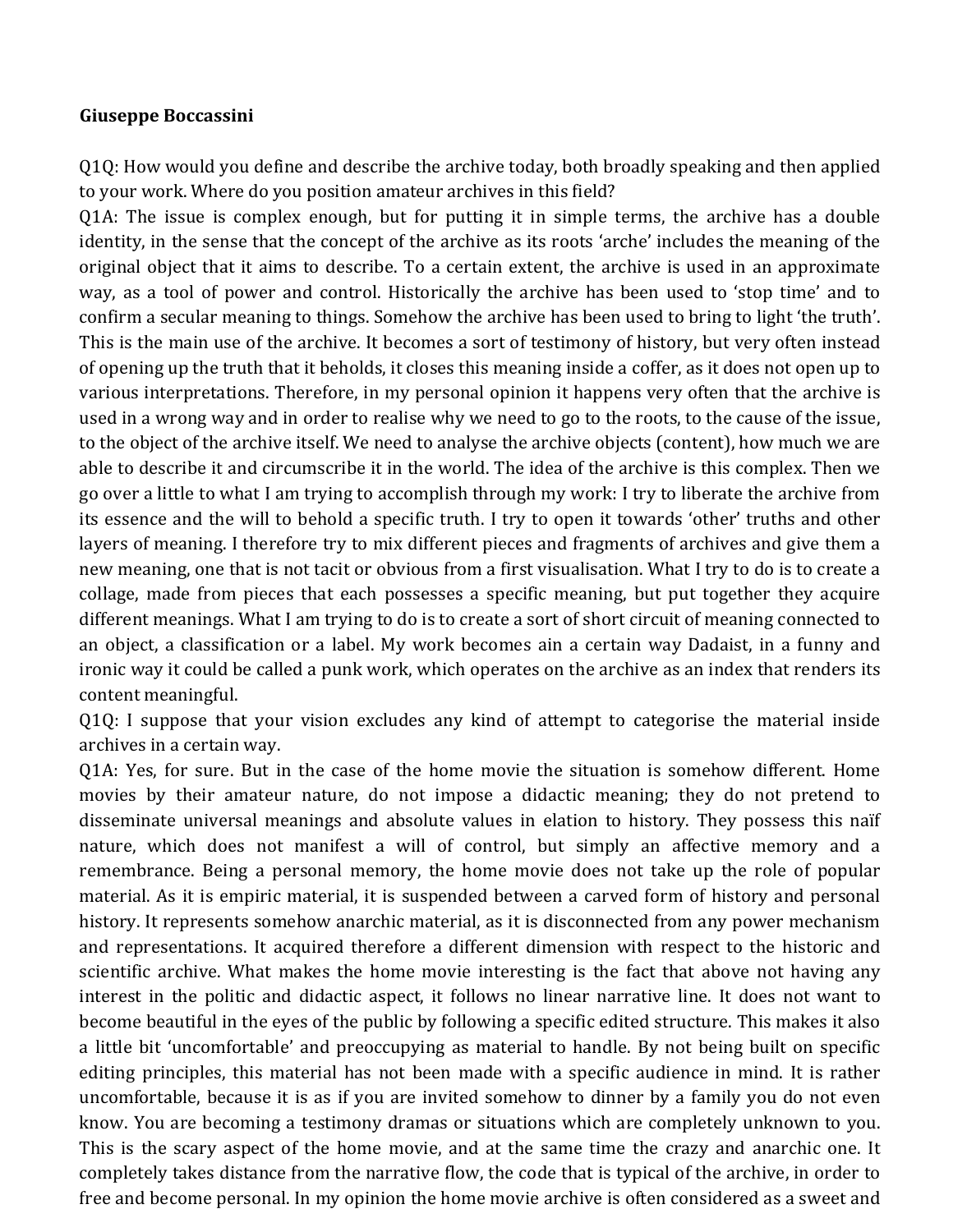nostalgic repository, but in reality it contains material that is very difficult to handle and to perceive. At a certain point you feel trapped, in the middle of private issues that do not concern you, things that were not meant to be seen by a larger public, but only by those who recorded these memories and has stored them. Therefore home movies are a specific case, because as I said it occupies a peculiar position that is impossible to classify, a language that is personal. Home movies tend to be united by the fact that they do not have a specific shape, a shape that is not recognisable, like a sort of a coded language.

Q2Q: Regarding your work as an artist, how do you perceive the evolution of the public for this type of work built on archives?

Q2A: I have some problems with the public. It is difficult for to talk about audience, because I cannot easily identify the public. I can talk about experiences with the audience in specific cases, for specific works, but talking about public on a large scale, is difficult for me. I do not manage to form a clear idea on the multiplicity of interpretations. In general terms, I could say that the concept of public on a large scale is a complex issue. The idea of archive has become completely liquid compared to the past; the fact of having Youtube, of being able to record any event from one's own life and upload it on sharing platforms like Youtube or Vimeo, determines a constant shift of memory. On the other hand maybe it also renders the awareness of that memory poorer than before. The public is used nowadays to use in a very superficial way the archive, especially the contemporary archive as it is very fluid. For example Instagram or Facebook, where you can upload a short video, a memory, that has the duration of one day and then is cancelled. This is very interesting but also very scary, for the fact that we are getting used to a fluid memory, a changing memory. Therefore in my opinion the contemporary public has some difficulties of going down deep into the concept of memory. Of what I said in the beginning that it is difficult to define the public (who the public is: mass-idea of the public or a more segmented idea of public), it is also because contemporarily there is a huge individuality in terms of public nowadays. It becomes difficult to have an idea about the concept of collectives, because the concept itself does not hold truth anymore. If there is, it is masked behind a fake individualism and identity, but then it becomes problematic, at least for me, to be able to grasp the idea of mass/collective as a public. What I can say is this: the public generally has difficulties in terms of keeping up the levels of attention. Many TV series have more and more lowered the level of attention needed from the public. I imagine we will go more and more towards this direction, with formats that are lower and lower as duration. This concept of attention is somehow a reflection of the concept of the archive and memory.

Q3Q: Regarding the reuse of archives, to you think there are genres or formats that suit better this reuse or do you think it is a field that is totally free?

Q3A: Let me think a second about it. I never asked myself this. It is not easy to answer. For sure it depends on the type of film you want to produce. I do not pay attention so much to the issue of the format or to the philological aspect. I use the archive in a very instrumental way, as if they were my colours to paint with. I use them in a creative purpose, (not my personal purpose but that of the work), to support what I want to represent or narrate. As I said in the beginning I am not interested in the archive as a crystallisation, sedimentation of knowledge, but rather as a gesture. For me this gesture, once it is taken out of its original context and it is used in combination with other gestures, is able to create something different than the original and its obvious meaning. Therefore I use the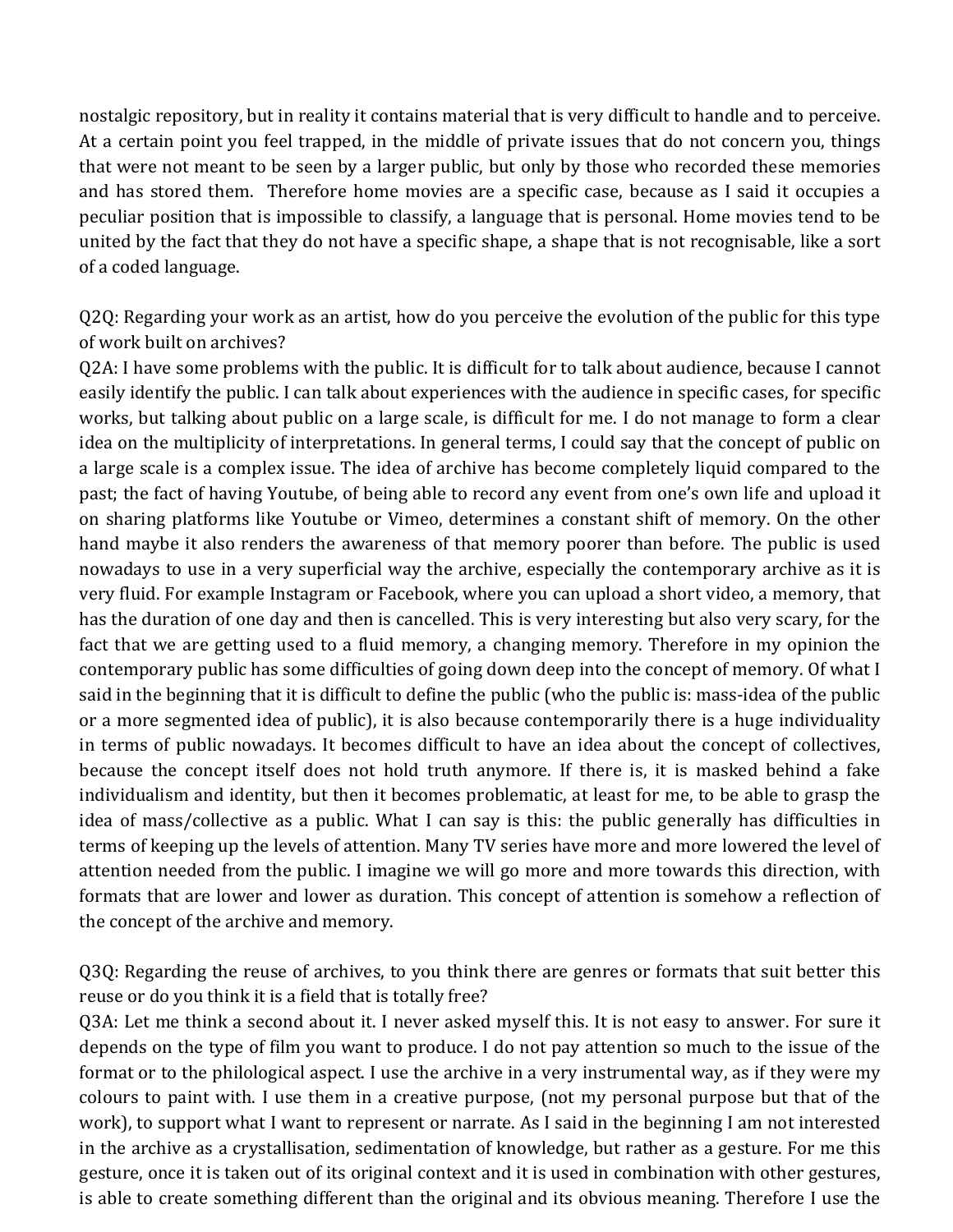archive freely. I do not see one archive more important than another. It depends on the work that I do and the material that serves me, be it scientific, historical or experimental. For my latest work for Chicago I collected 200 movies and I have put them together, independently of the meaning that each of them could represent. I repeat that for me there is no way to measure if one type of archive is more useful than another. In some way I am attracted by some details such as a hand, a colour, a light or a tree, a face. Whatever material can become interesting. Depends on the context where you are going to use it. It is clear that a specific kind of archive has a fascinating effect, especially if it was shot in 16mm rather than 8mm. The medium has for sure a specific fascination and aesthetics is of course essential in this discourse. It is in this aesthetics that I am interested, independently if it can be found inside a documentary; because there are often parts of documentaries, which can be used in a rather abstract manner, as they make up a sort of microcosm in their own right. There is of course a documentary foundation of this material, but then the images are so disconnected from the context, that it can be used in a very different way compared to the documentary (at least the more classic and didactic type of documentary). This footage can acquire a very different meaning. As a conclusion I can say that I am giving much importance to the aesthetics that the material in itself can offer me, be it a documentary, experimental work, or more scientific or didactic material or family film. What interests me is the new life that this material acquires, its new blood or new flesh.

Q3Q: Ok, I understand, this is a more critical position in relation to the official nomenclature.

Q3A: No, it is not critical, but on the contrary...well yes it is, if you consider it in relation to a system of values and organisation.

Q3Q: Yes, I refer to a critical position towards this categorisation, the labelling of genres and of course this division between the types of reuse of the archive: the documentary or the experimental approach. 

Q3A: In my opinion, if you use the archive for the 'cinema of the real', this is a position that I fight with all my forces, as it represents the contrary to my own ideas and concepts. If the documentary film reuses archives in a strict sense of documenting an event, it somehow plays a 'dirty game', in the sense that it demonstrates to be able to speak about itself only by showing itself. There is no will to go beyond its own context, there is no apparition or epiphany, but a closure in its own self and what can be found inside. This is opposed to what I want to do with the archive. This is the problem with the archive, the thought that as an object the archive needs to bear a 'truth'. For this reason I am for the work of artists on archives. Artists are able somehow to re-evaluate and re-position this material in order to acquire a new life. Very often institutions are still afraid to open up their archives to artists, because they fear a diminishing the importance of the archive, a trivialising its representative power (as an index). In my opinion it should be the contrary: in order to give strength to the archive one needs to look at it again and re-position it; due to its official position the archive cannot remain a simple and dusty catalogue for searching material, but it needs to put itself at stake in order to acquire a new life. The documentary by using the archive in a didactic manner does the contrary, it becomes an extension of itself that does not lead to the creation of a new body, but crystallizes and freezes itself.

Q4Q: What about when you started working with archives? When did that happen and how do you proceed with your creative process?

Q4A: I would not know, the first impact with the archive is not very clear, I cannot remember. Maybe I have seen some work based on found footage, which is the classic name given to this type of work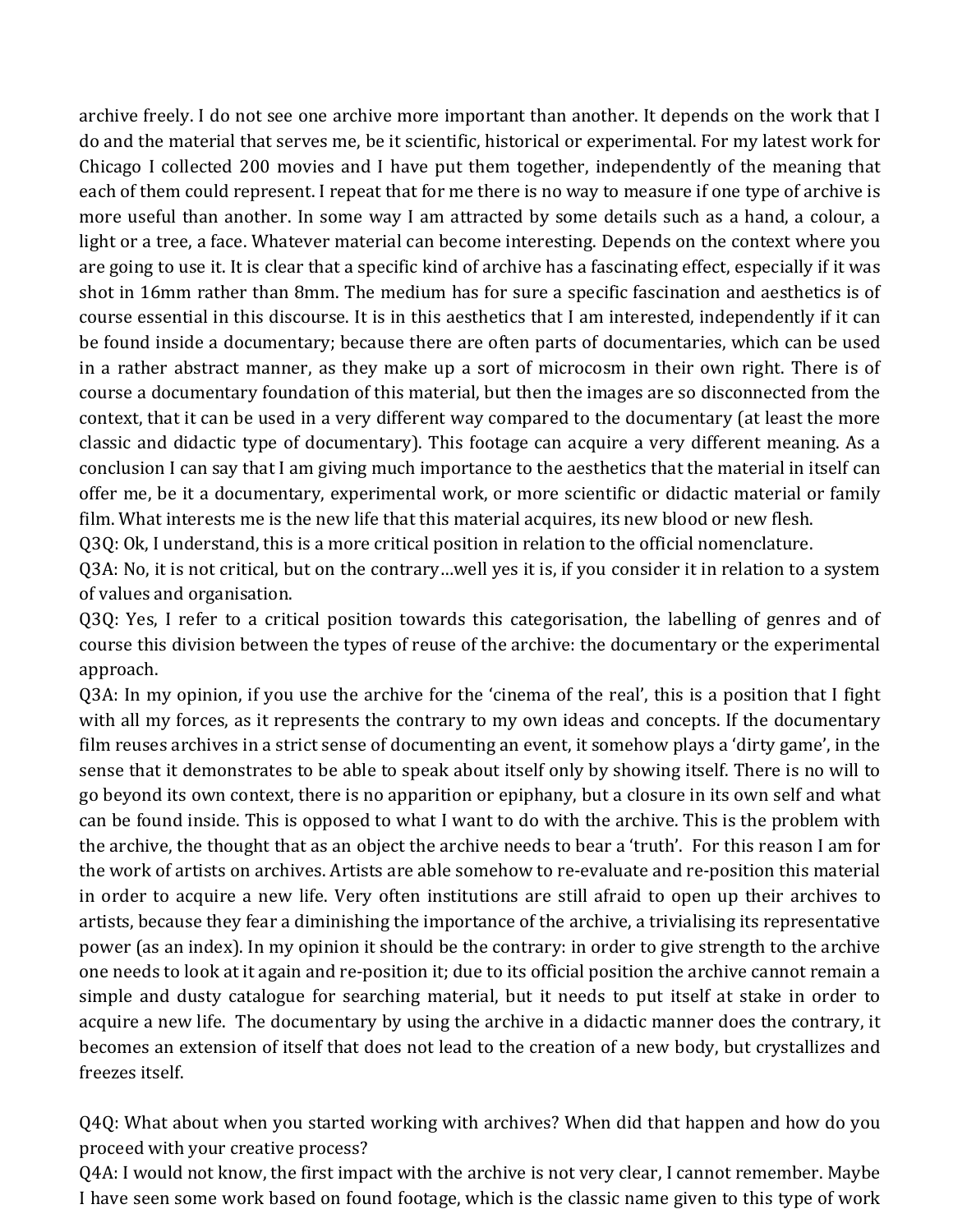based on memory, Baudelaire's concept of finding and putting together pieces of other stories and memories. In some way, maybe also because of the lack of material one gets closer to this material. Found footage, as material, is cheap footage, compared to the high costs of production of images. Then I was always interested in this alchemy aspect of the footage, its nature of magic lantern and its spectral character. Maybe this is the right word, the spectral dimension; we know that this footage is a sort of a body that is neither alive nor dead, especially if it is shot on film. This has always fascinated and haunted me, like a sort of a vampire. It is a body levitating between life and death; what I do is to collect these pieces and reposition them, give them another body with a different anatomy. The methodology I use is this. I move on the territory that interests me, for example the World War in my work 'Tin Hat' or found footage that builds the core of Lezuo, another work. For Lezuo it all started when I found the diary of this immigrant, who at the end of 1800 departs from Italy to the United States and he writes this diary (written in this Italian-Austrian language, because he was living in the extreme north of Italy). His diary contains a huge awareness of the transformation he is undergoing through his trip. I was attracted by this and tried to reconstruct form archives this intimate world of diary. I sometimes move as if I want to reconstruct the universe belonging to the private diary of a character (real or invented). I am much interested in the nature of the diary, because I can somehow overlap the two dimensions: reality and dreams/memories. The diary connected to the concept of the archive is something that interests me a lot because it wanders (Ita: vaga) in misty grounds that are very difficult to define compared to real events. This is one way in which I proceed. Then there is the other approach, that is somehow more Soviet; like in the topic of the World War where I was interested in the topic and my research work dug deep into archives that are connected to the topic in order to find the right one. I search the history of the images connected to the topic, such as spatial trips for examples, or sound archives, which are very important. I therefore undertake a deep research of the topic I am interested in. Then in reality the film is built to a certain extent by itself. There is a total control of the research, the editing and other processes behind the construction of a film, but sometimes it is the unique and offhand combinations that form an autonomous life of the film. There is a deep research work and a meticulous editing work, but it is this that enables the work to become also autonomous. If you do not work in this direction (sometimes also mechanically), you do not manage to liberate the archive from its structure. There is continuous dialogue between structure between structure, chaos, form, non-form, memory, present, past, truth, reality, dream and so on. The vitality of the film lies in this continuous dialogue. This is why I was saying in the beginning that the documentary, which nurtures itself from its own material and petrifies history, is not something that interests me. I am interested in the complete opposite.

Q7Q: Talking about matter and flesh, are there particular images of archives that you affectionate about? If yes, why?

Q7A: No, I am actually not affectionate about archives; there are images that have stuck to my mind for example the images I used for Lezuo, which I cannot remember where I found (maybe on Youtube). There are for sure images that stuck to my mind. I am fascinated about faces, as they represent for me a sort of landscapes. In 'Tin Hat' on the World War, there is this face of the solider, with white eyes, because soldiers were very often visually and acoustically shocked during the War. These haunted eyes were continuously shocked, through the continuous exposure to the tough and ugly aspects of war: the weapons, the effects of industrialisation and so on. This was a sort of shock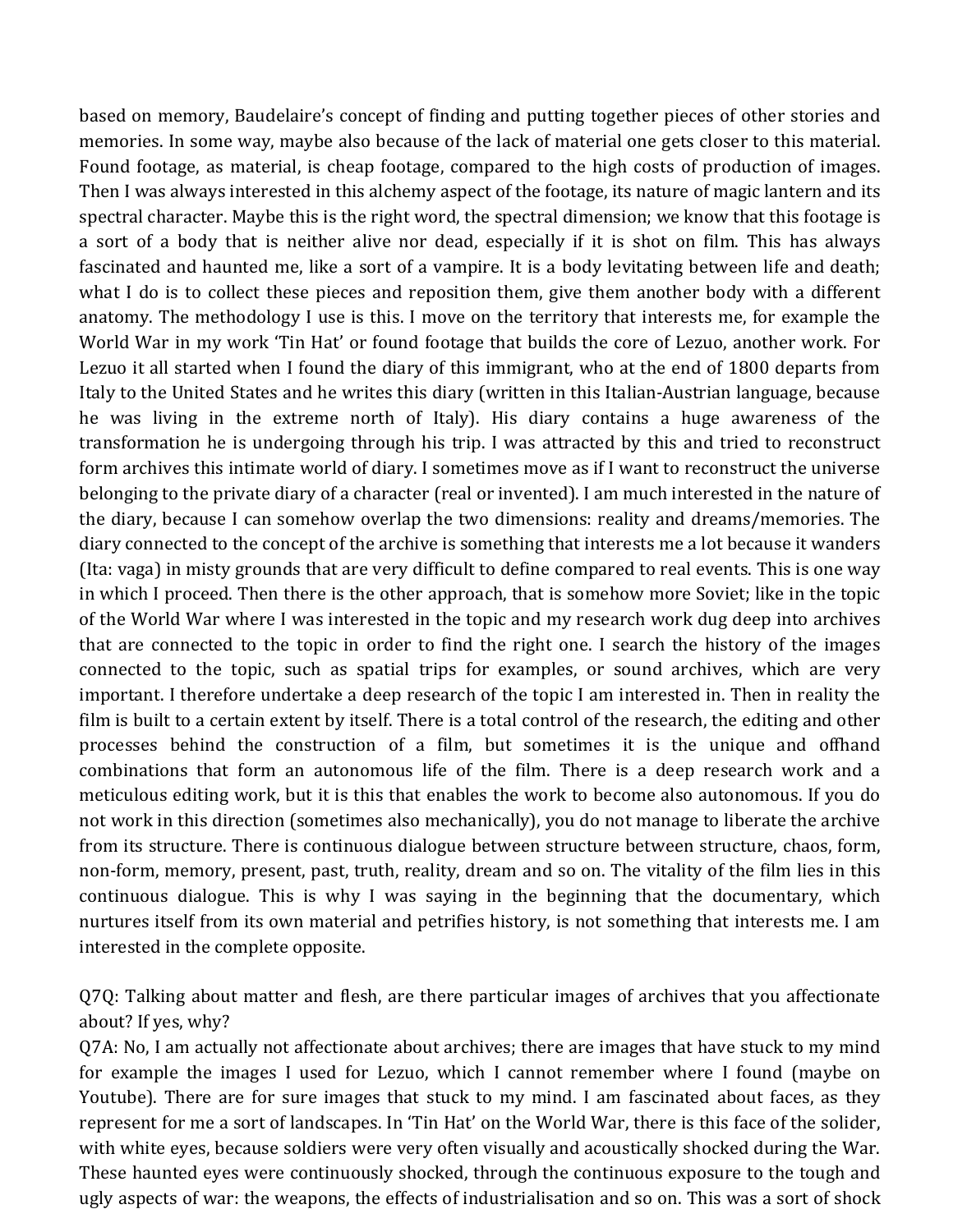for the soldiers, not used to the effects of the second phase of industrialisation. Faces are maybe the things that stick most to my mind. Nevertheless in relation to the original archive I try not to remain stuck on images, because of the reasons I explained during the interview.

Q7Q: one curiosity: for the images that you find and reuse, do you have specific curiosities: like do you want to know where these images come from, what they are? Or is the image in itself enough for you?

Q7A: Well, it depends on the type of material. Sometimes the contrary happens, many things build up a certain imaginary rather than single scenes. From this universe, this imaginary, which I study closely (as for example space travel, the World War or sea trips from the end of the  $1800$ ) – I did not mention one thing: that at the end of the 1800 there was yet no cinema, so in some way there is no real visual or film archive connected to that period; I have first done research regarding the kind of visual material that could be found during that time, about the imaginary – the magic lanterns, the spectral tools that are the precursors of the cinema – and after this process I selected the images for it. Once I have those images, I am almost towards the end of my work. That research work that leads me to reconstruct a certain imaginary belonging to the topic leads me to specific images, which I then use. So these images already have a sort of connection to my work, to the topic, so I see them already in their essence, 'naked' and outside of their original context. Not always, but most of times I already see these images and I am not interested in their background context, in the philological aspect. It is already naked; it possesses already a meaning.

Q7Q: So they manage to complete the meaning of your work.

Q7A: Yes. They already assume an identity. A background analysis would not enrich my work, because I have previously done this analysis. I am more interested in the gesture that is behind the way of conceiving the images. For example for the First World War I read books such as Polvi by Liosk talks about the avant-garde, about war as two parallel dimensions. I am interested about the gesture behind the construction of the images: how was WWI depicted in that period in relation to that kind of imaginary? WWI was often depicted by cinema, in a very chaotic way – and there is another book on this by Guyne Alonge. The main trait of representing WWII is the chaos of sources gas, trenches – all these dimensions are new. The imaginary belonging to a specific period is difficult to develop in a conscious way during the period itself; the moments of lucidity and awareness of representation of a specific period at the time of its manifestation are very rare. It is hard to see how the image is being shaped, of how it is moulded according to the imaginary belonging to the shaping if the image itself. There are several errors in the films depicting WWII, because these movies represent the war according to a Napoleonic approach ('deus ex macchina'). I am interested to look for the motivations behind the gestures of construction of the image, because I find it important to see what is behind, the consciousness, awareness, the body, because the eyes are a part of it and they obey a bodily positioning (physical/haptic).

Q9Q: A curiosity. For Lezuo, where did you find the images, in which archive? I was kind of struck by the image of this mysterious character.

Q9Q: I did not tell you one thing about my work. I do not use the archive as it is, but manipulate it almost every time. The last work that I did for Chicago there is no type of editing of the scenes, I did not manipulate them. For the other works instead, I generally use lenses, gelatine, mirrors or reflecting surfaces through which I re-film the original scenes. I use a MiniDV for filming, which is a half-digital half-analogic instrument: a tape that records the images on a physical carrier, yet it uses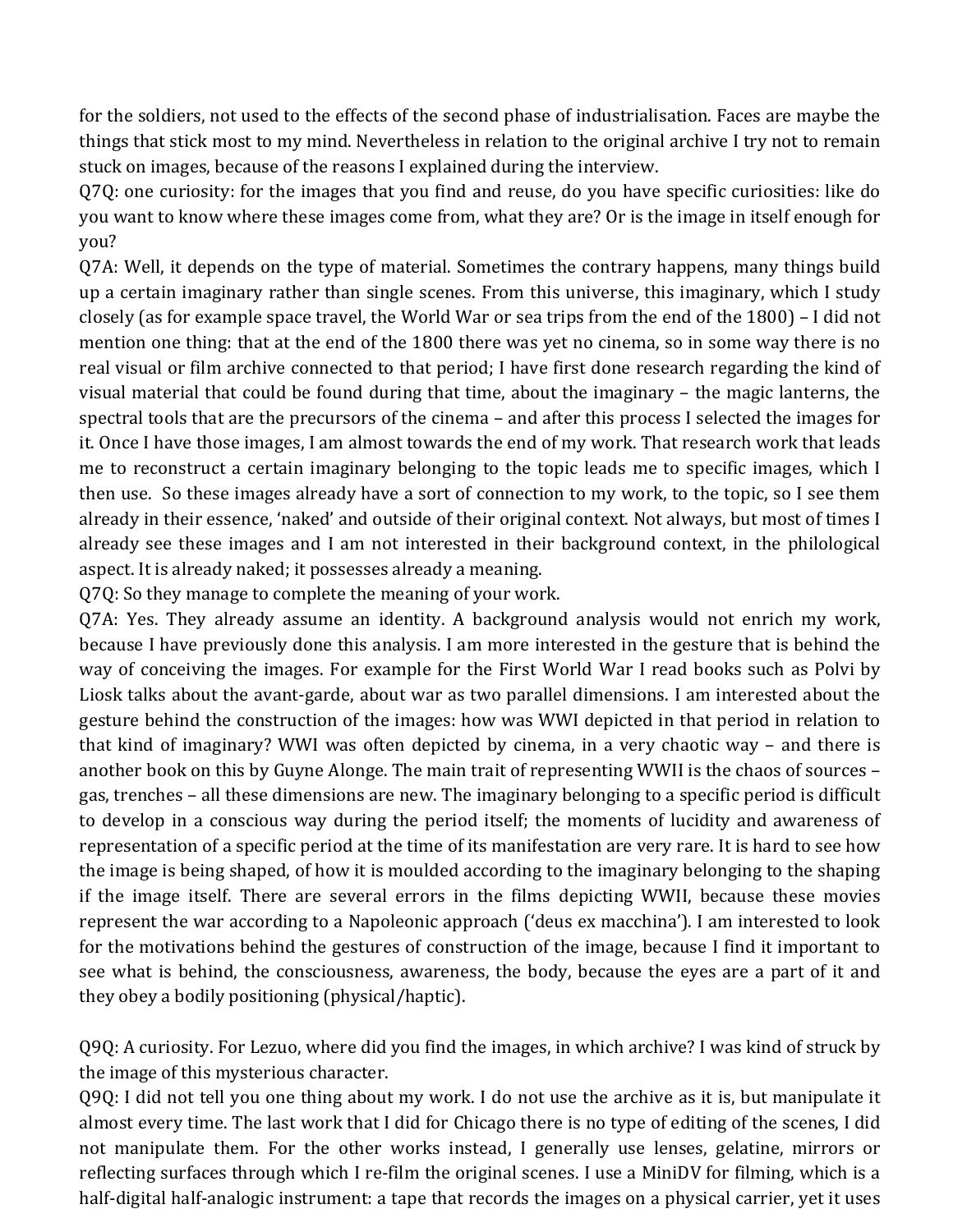a digital process. I record the scenes on tape, using these spectral elements that offer to the image a misty character. For Lezuo I move in this direction. I obviously collected and put together the scenes that could recall and represent the sea universe and sea travel (ships, old faces, waves, shipwrecks, ropes). I undertook this kind of research work for the material needed then put it together, re-filmed the images and edited the scenes. The same thing I did for sound: I collected sounds of waves, water, ropes and wood, voices from the past, of narrative films, because very often my research stumbles upon narrative film, that represents a piece of reality that is petrified/crystallized – petrified has a rather negative connotation while crystallized has a rather positive connotation - but both manage to stop' time, sometimes in a virtuous manner and other times in a sterile manner. (where were I? I have lost myself a little in the discourse). For Lezuo I did this kind of work, where I wanted to create this spectral world, made of transformation, metamorphosis; because this kind of trips on the sea at the end of the 1800 were very long trips, taking several months, where time was somehow suspended, and generated a sort of awareness for the changes that occurred. It was not the sort of the trip with an economic aim, and even if it was such a trip, during the process, the metamorphosis was an important element as it represented new blood, new flesh. It is strange to say new flesh in Italian, but this is the sense, of what Deleuze and Guattari understood by body, flesh and spirit. This is if we want to come close to the concept of metamorphosis, the body and matter...

Q9Q: As you mentioned it in an email before, this fact of the archive as an agonising body, which do you think is the future of the archive?

Q9Q: Well it is a difficult future, because we need come to terms with the extraction mechanisms. If we talk about historical archives is one thing, if we talk about the contemporary archive, it is another. Regarding the classic, historic archive (often recorded on film, of documentary and cinematic nature), it would be important to open the imaginary of the archive to artists, with a very detailed selection. It is not given that this happens on a large scale. In my view the artist needs to be aware of the nature of the archive; even if there are some punk tendencies that could result interesting. Obviously the discourse is this: the archive needs a new life. It is inevitable that the archive needs an artistic re-evaluation, a fascinating and seductive re-interpretation. But in general, the archive needs to be seen, used and shown. The archive reused by artists would be the ideal approach, but only the mere act of showing it, opening it to the public is important; the more you keep the archive closed, not-seen, it is in danger of extinction. It is like with the digitalisation of film: if you keep the digital version of a film on a hard disk for 20 years it is possible that you loose this material. You need to shift the location of the archive. Therefore an archive needs to be movies, it needs to be watched and not stay closed in some drawer. Ideally the artist would be the most indicated to do this. In essence, the archive needs to move, it needs its own life.

Q10Q: As a last thing I would like to show you a brief edited version of home movie scenes and tell me what you think about it.

Q10A: Yes, it is interesting. It is a little bit of what I was saying earlier, those rabbits, those faces, that brunt film at a certain point, the elderly lady on the motorcycle, coming towards the camera, are all aspects that….and then the fact that even if there is a sort of narration in the edited video, it is liberated from an obvious storyline. The images by themselves hide entire worlds inside. They have a specific alchemy that favours the creation of new aesthetic mechanisms. There are some things that do not appear in other classic-narration videos, it is matter that has freed itself and has acquired another power of association. Yes, it is more like an epiphany, but at the same time scary and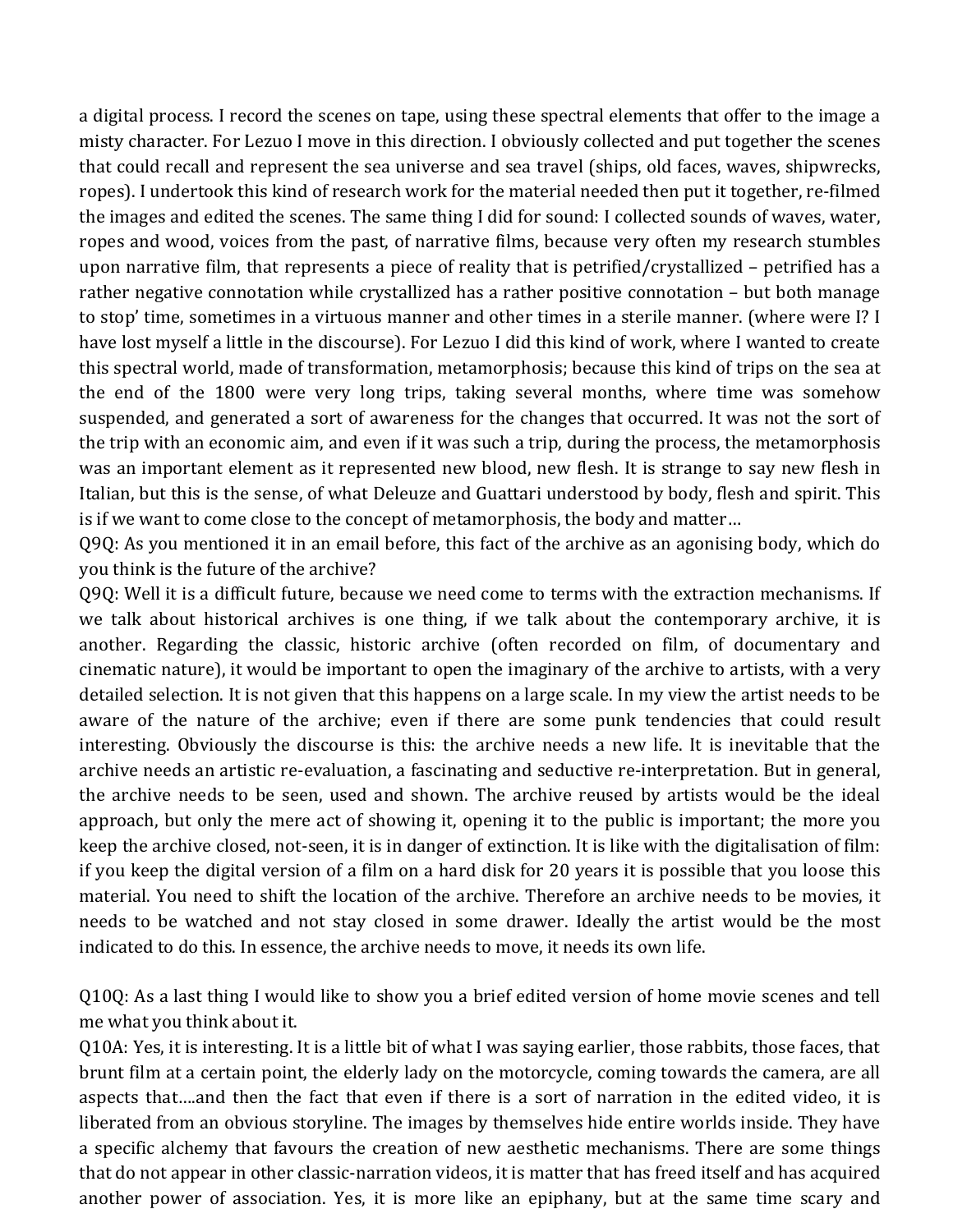spectral. Yes, I like this aspect. Of course, it is one minute, which is short enough. Maybe I would go ahead. I do not know.

Q10Q: Yes, it was a small test to see for you what kind of world comes out.

Q10A: Yes, it is obviously a famer's universe, but beyond this, there is a kind of a journey of the matter, that attracts me. Me for example, when I seeing this edited video I did not became aware foremost by the social position of the people represented, but rather by the physical aspect of the matter. It is clear that on a first sight the appearance is that of a farmer's universe, but it is not on this aspect that the editing is pointing. This is why I am very interested in this hidden aspect of the image; the appearance is that of the farmer's world, but the essence that trikes us is another; it is as if the voids become important and not the full part, that what is missing instead of that which is present. The power of the images is in the non-narrative aspects, of archival nature, of truth or history, but rather in the orbits of the eyes of those faces, the parts where the film is burnt. Your work has a more impressionistic nature, rather than historical one. It is a light matter that wanders around, looking for a position. It is not static and petrified like the columns in one of your scenes. These are images that should disappear, that are temporary, and for this that they are fascinating us: they are there because they exist, but it is as if they didn't exist, because in the same moment they exist too much they become static. If they would be slave to a narrative or a documentary aspect they would be flat images, because they would not wander anymore.

Q10Q: You mean a sort of auto-destruction of images.

Q10A: Yes, because if you decided to put a voice-over that says: 'during 1900 in Sicily, the famers....' then this historic dimension would cancel the fascination of the images, because they would enter a dimension that is too much circumscribed. Like this instead, it is as if images appeared and disappeared, because they do not have a specific place. Me for example I do not like voice-overs or captions, which most people do like, because otherwise they would not understand much. For me it is the contrary; I need something that appears and disappears and that has an epiphany and force. I therefore fight for this and am against the documentary that tries to demonstrate itself through the imaginary of the archive. Then there are obviously aspects that can be saved. There are scientific documentaries that can be useful, but in general I like a poetic approach that is wandering, outpatient. The word 'wander' (ita:vagare) is interesting because it is generally associated with vague (Ita:vago), which has a negative connotation. Instead to wander means to go in less known spaces. I think that it also comes from the English vagary that means a caprice/whim. It is about this will of not feeling at home, of understanding. The archive is often used to feel at home. Instead the home movie archive, as we said is not meant to make you feel at home, except for those who have produced the images and now the context. For this reason it is interesting. It isn't absolutely fulfilling scenery. 

Q10Q: Yes, if is because often home movies are thought to represent a scheme of family life, but in my opinion there is always something novel and surprising. For example if 'go' to dinner in one family's home, this dinner will be completely different than with another family.

Q10A: Yes, absolutely. Moreover, we do not know anything about that family. That is the scariest aspect of it; if you were invited to have dinner with a family you do not know and they started to talk about their family issues, I would like to see who would feel comfortable with it. Therefore it is not about the duration of the home movies, they can take hours or just several minutes, but about the fact that you are projected inside an unfamiliar space of which you become a testimony. It is therefore ruthless, not like a narrative film that should like to a broader public, whose perception